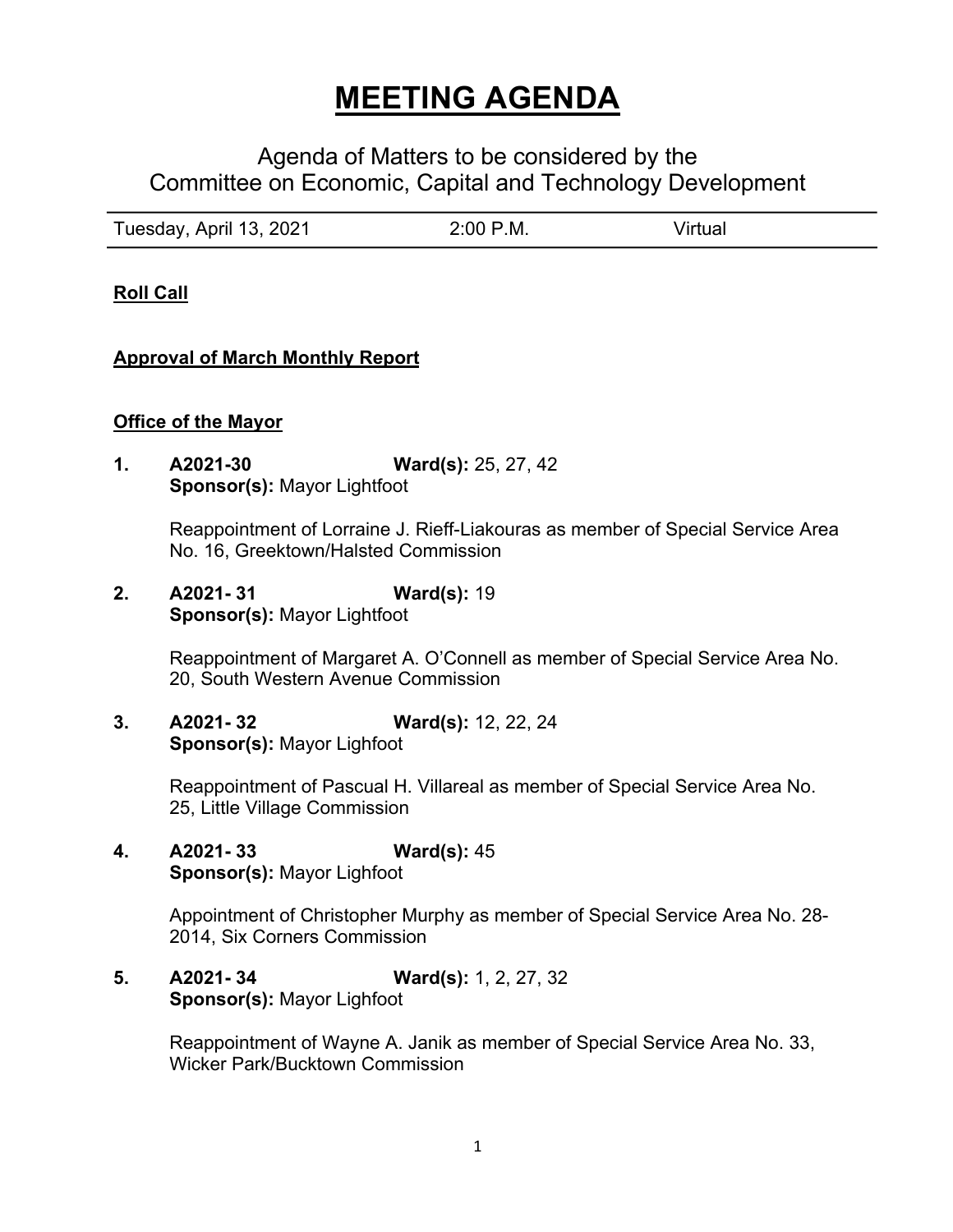**6. A2021- 35 Ward(s):** 1, 2, 27, 32 **Sponsor(s):** Mayor Lightfoot

> Reappointment of Rebecca C. Dohe as member of Special Service Area No. 33, Wicker Park-Bucktown Commission

**7. A2021- 36 Ward(s):** 46, 47, 48 **Sponsor(s):** Mayor Lightfoot

> Reappointment of Jared P. Dolan as member of Special Service Area No. 34, Uptown Commission

**8. A2021- 37 Ward(s):** 46, 47, 48 **Sponsor(s):** Mayor Lightfoot

> Reappointment of David B. Rettker as member of Special Service Area No. 34, Uptown Commission

**9. A2021- 38 Ward(s):** 19 **Sponsor(s):** Mayor Lightfoot

> Reappointment of Margaret A. O'Connell as member of Special Service Area No. 44, 103rd St Beverly Commission

**10. O2021- 1213 Ward(s):** 11 **Sponsor(s):** Mayor Lightfoot

Support of Class 6(b) tax incentive for property at 3711 S Ashland Ave

**11. O2021- 1216 Ward(s):** 10 **Sponsor(s):** Mayor Lightfoot

> Support of Class 6(b) tax incentive for property generally at 3300 E. 122nd St – Building B

**12. O2021- 1225 Ward(s):** 10 **Sponsor(s):** Mayor Lightfoot

> Support of Class 6(b) tax incentive for property generally at 3044 E 122nd St - Building E